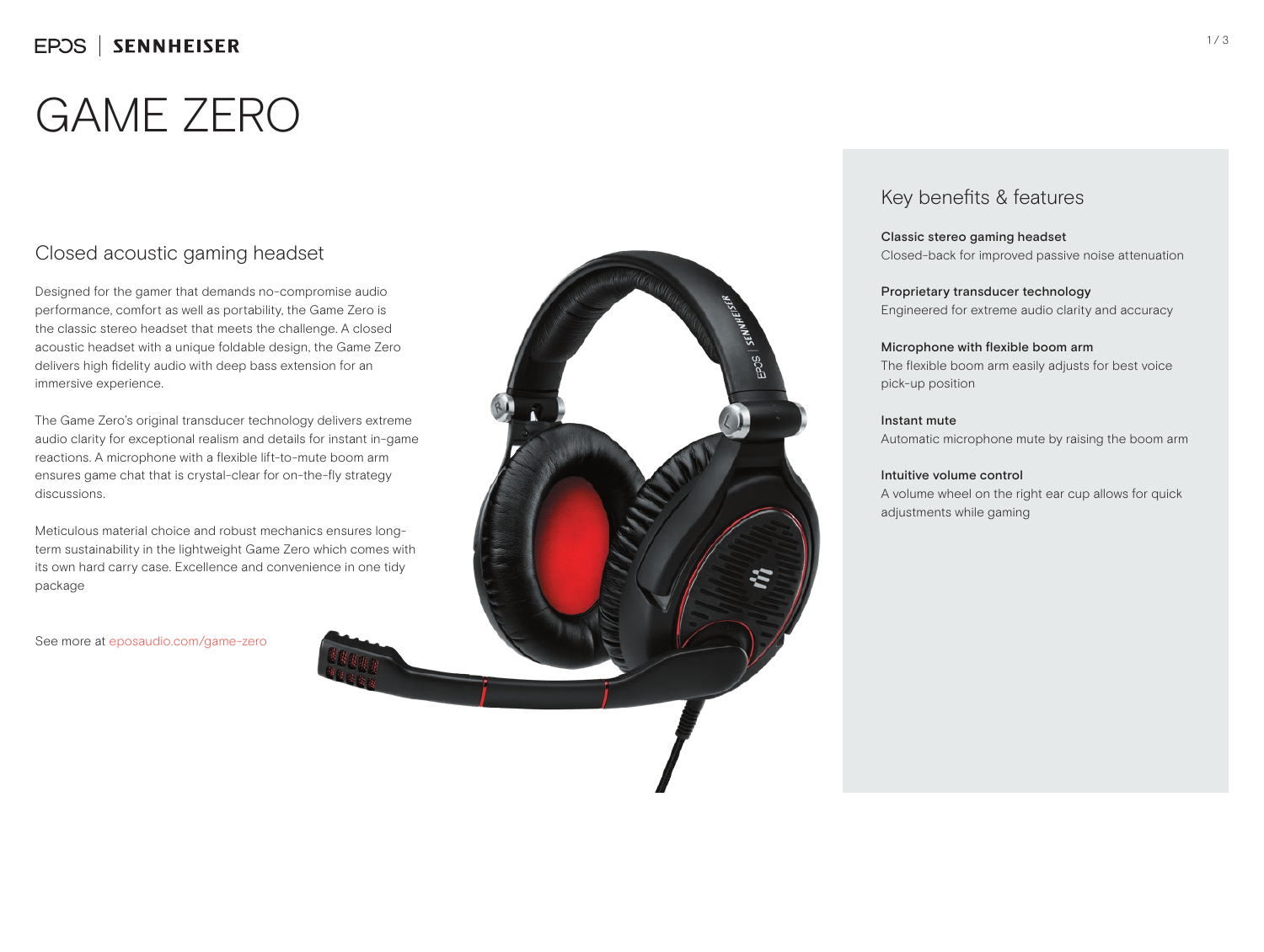## GAME ZERO

### Product data

#### General

| Ear coupling         | Around ear              |
|----------------------|-------------------------|
| Transducer principle | Dynamic, closed         |
| Cable length         | 3 m / 1.2 m             |
| Connectivity         | 2 x 3.5 mm / 1 x 3.5 mm |
| Compatibility        | PC, Mac®, PS4®          |
| Warranty             | 2 years, international  |
| Headphones           |                         |
| Frequency response   | 15-28,000 Hz            |
| Sound pressure level | 108 dB                  |
| Microphone           |                         |
| Frequency response   | 50-16,000 Hz            |
| Pick-up pattern      | Noise-cancelling        |
| Sensitivity          | -38 dBV/PA              |

| Packaging                                                 |                                                                                     |  |
|-----------------------------------------------------------|-------------------------------------------------------------------------------------|--|
| Dimension of product packaging<br>$(L \times W \times H)$ | 231 x 237 x 61 mm                                                                   |  |
| Package weight<br>(incl. complete product and packaging)  | 733 g                                                                               |  |
| Dimension of master carton<br>$(L \times W \times H)$     | 585 x 270 x 455 mm                                                                  |  |
| Units in distributor master carton                        | 10                                                                                  |  |
| Languages                                                 | English, German, French, Spanish,<br>Italian, Netherlands and Portuguese            |  |
| Content of delivery                                       |                                                                                     |  |
| What's in the box                                         | PC & Console Exchangable Cables, Carrying Pouch,<br>Safety Guide, Quick Start Guide |  |